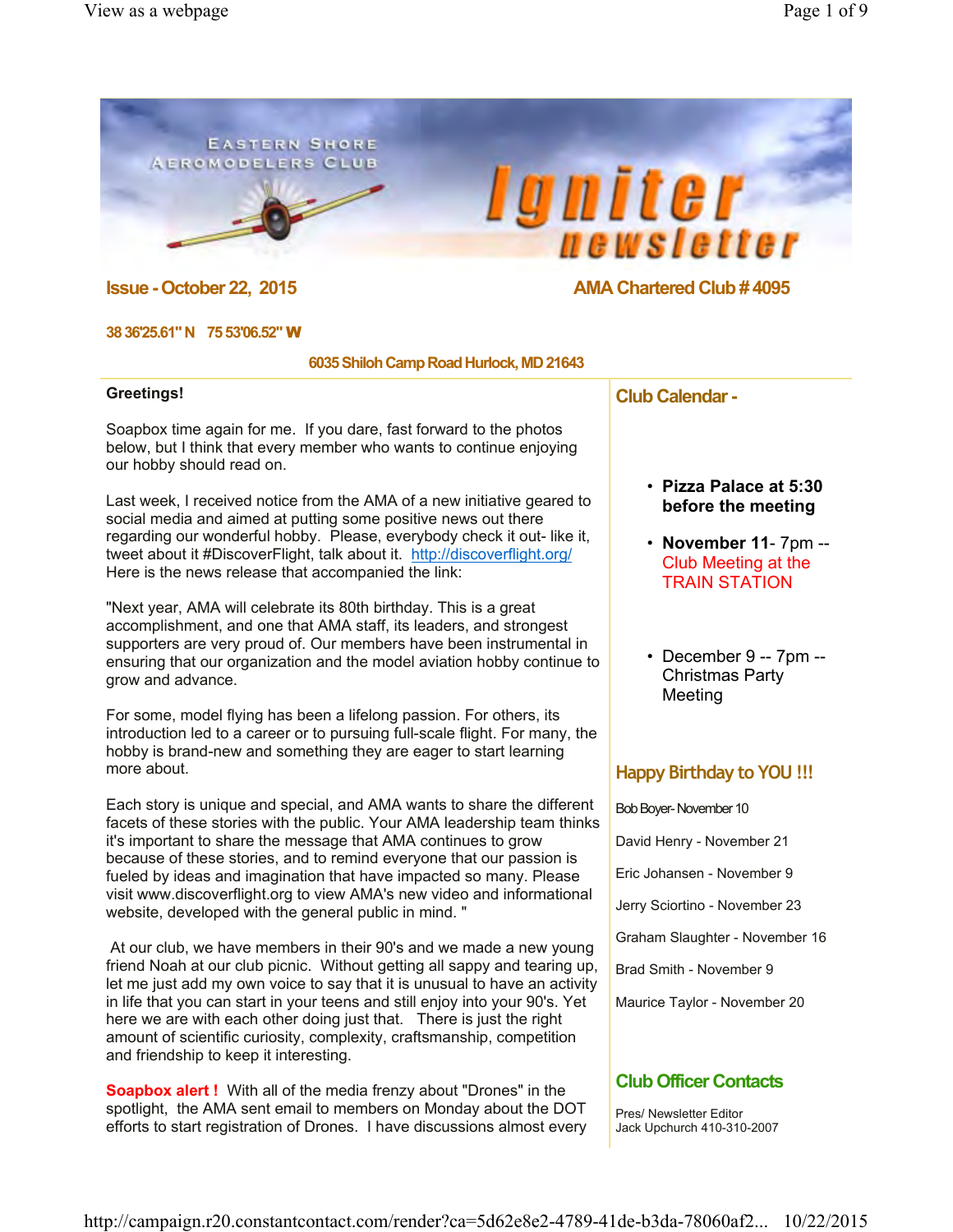day about Drones. We did some aerial video over one of my business locations over the weekend (for the fun of it, line of sight, under 400', not over a crowd of people - looking for bad shingles and some good campus video for our website)

The AMA has chosen (wisely, I think) to include UAV's / Drones inside of hobby model aircraft activities rather than try to carve this flying out and ban it or exclude it. There are those who believe "we" should ban it to save other hobby flying from scrutiny. I believe that the discussion should be about SAFETY and not about the shape of the flying aircraft. Had the AMA carved UAV / Drones out, we would be debating the differences between a helicopter, a powered glider and a drone rather than holding a seat at the table where government policy will be made. The AMA represents the hobby flying public and also represents the government's best option for a uniform National Safety Standard for all model aircraft flying. Our best hope to continue enjoying whatever aspect of model aircraft flying we like best has to come from having a voice in the room at the table. So please consider giving this some serious thought, engage in conversation with family and friends and also give your AMA representative a big hug next time you see him or her.

See you at the field,

Sincerely,

**Jack Upchurch**

# **CLUB PCNIC - Some photos**

V President Duane Lundahl 410-822-2486

Safety Officer George Fox 410-221-7584

Treasurer/ Membership Coordinator Jack Rosemere 410-330-4663

Instruction Coordinator Eric Johansen 410-463-0926

Field Marshall Skip Messick 443-521-2939

#### **Our local Hobby shop:**

Members are encouraged to support our two local hobby stores:

Hobby Stop in Seaford.

Hobby Town in Easton. Located at 106 Marlboro Ave, Easton (in the Ledo Pizza / Rita's strip)

410-822-7801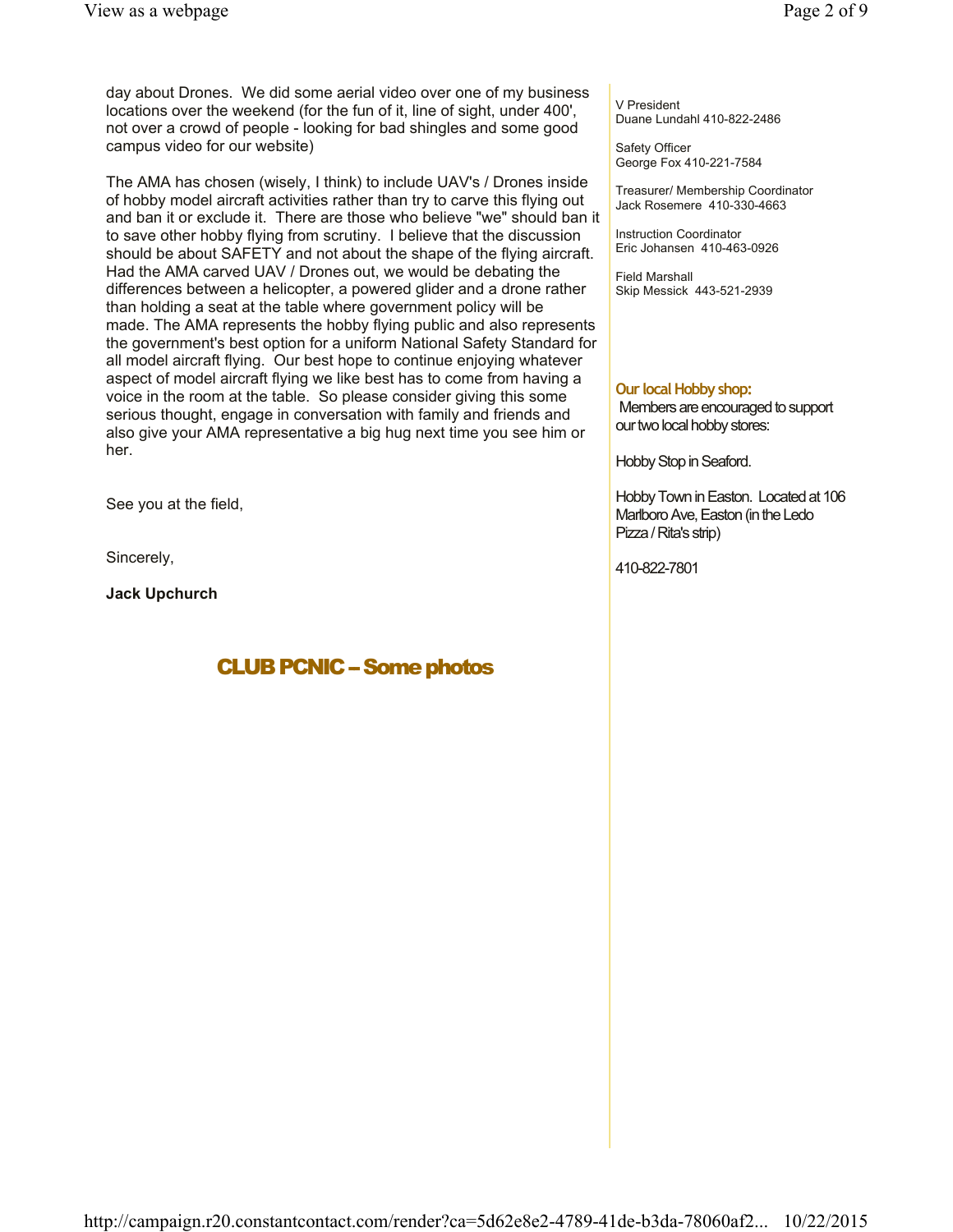

**show off**



**spectators**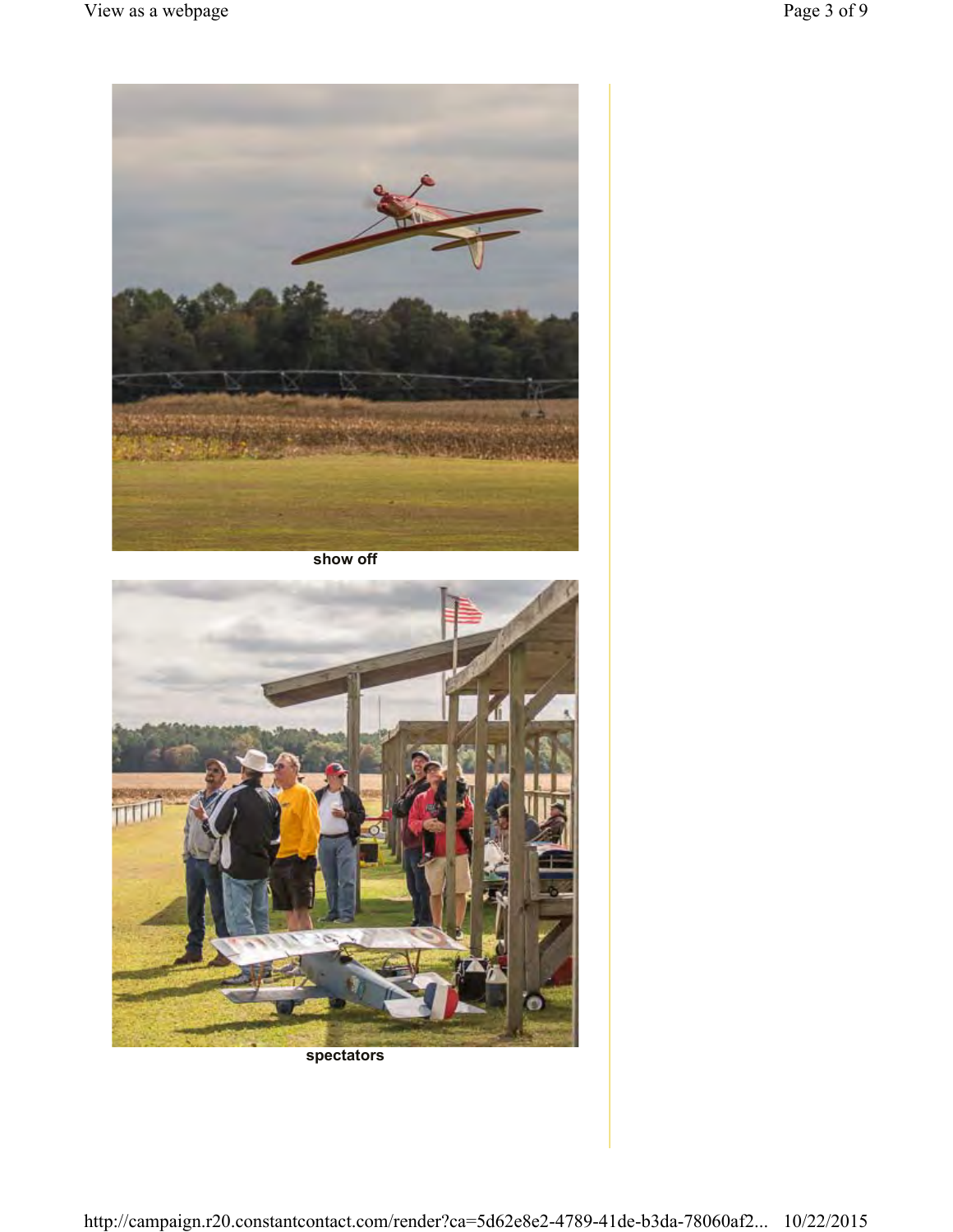

Noah and Tom



fired up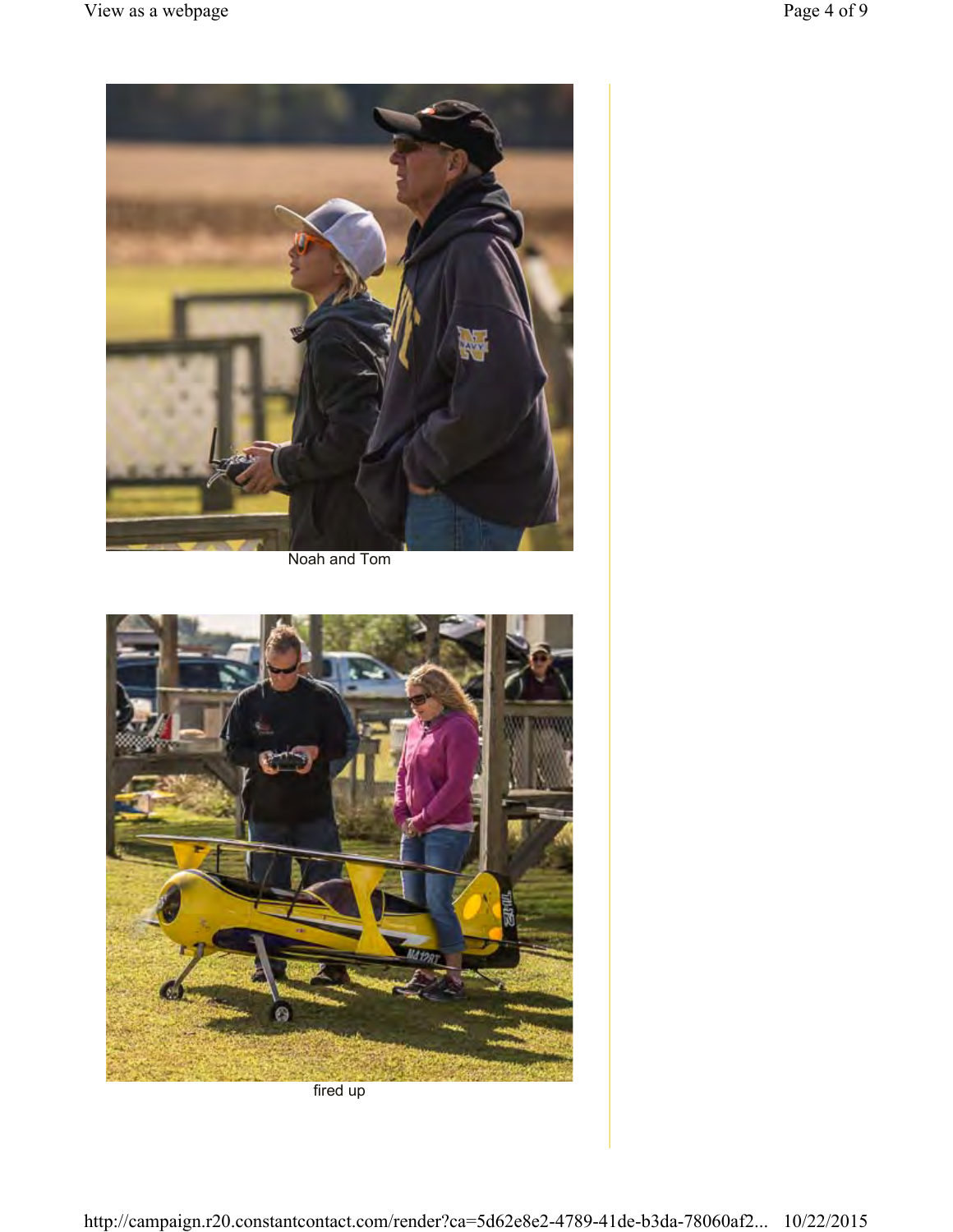

heli



Bonnie and what's his name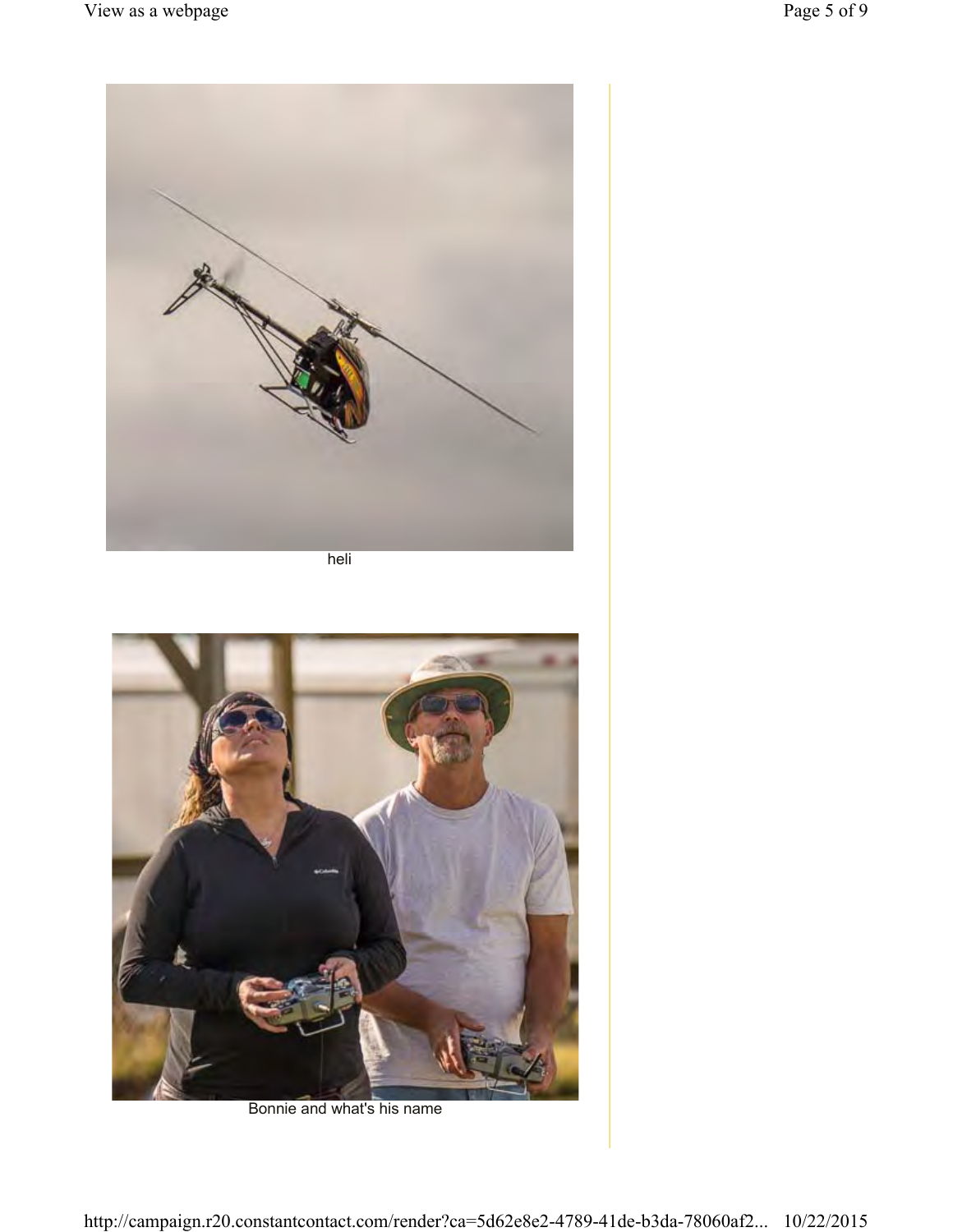

Noah and raffle prize



checking social media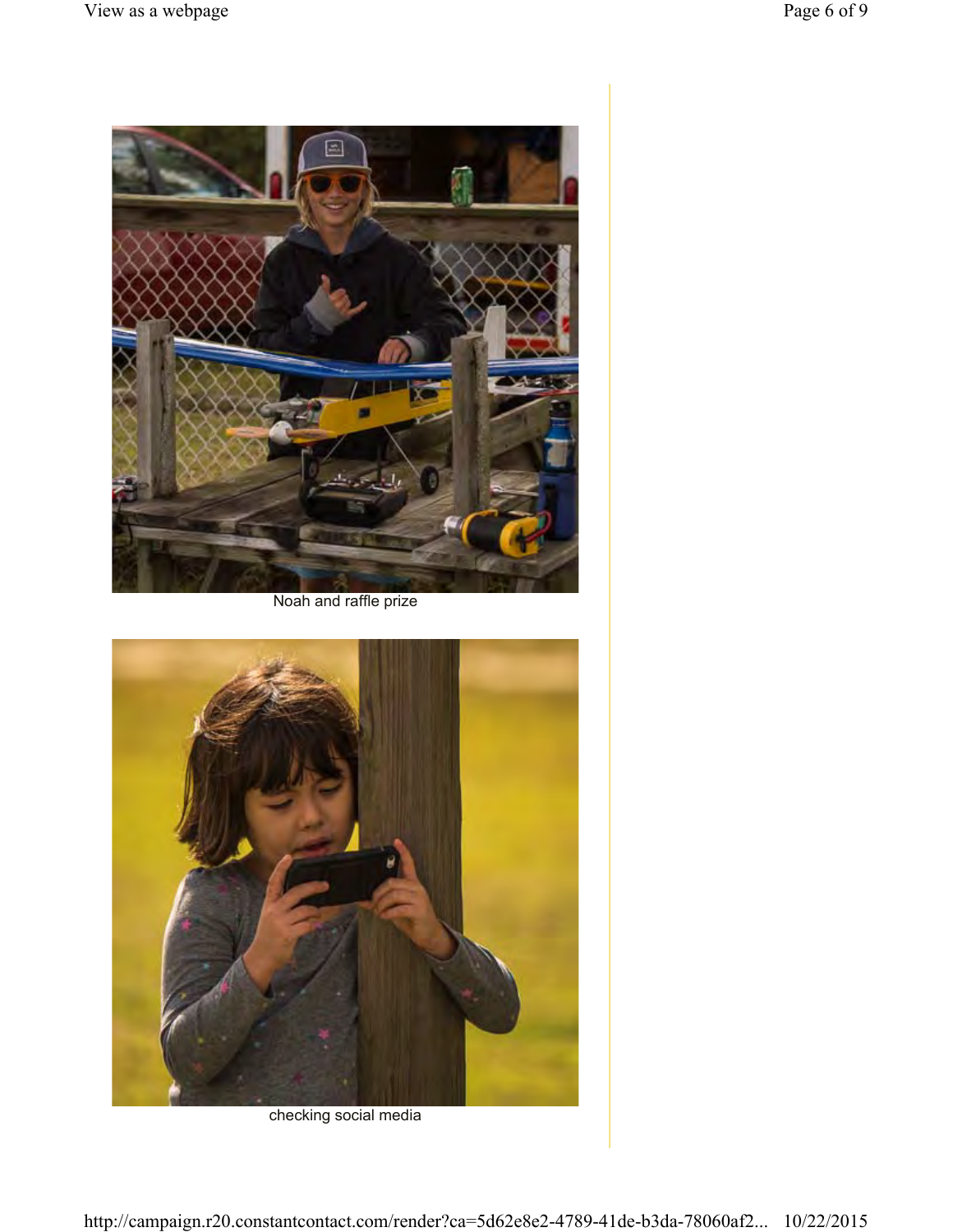

sarge's repair job



## aerial video machine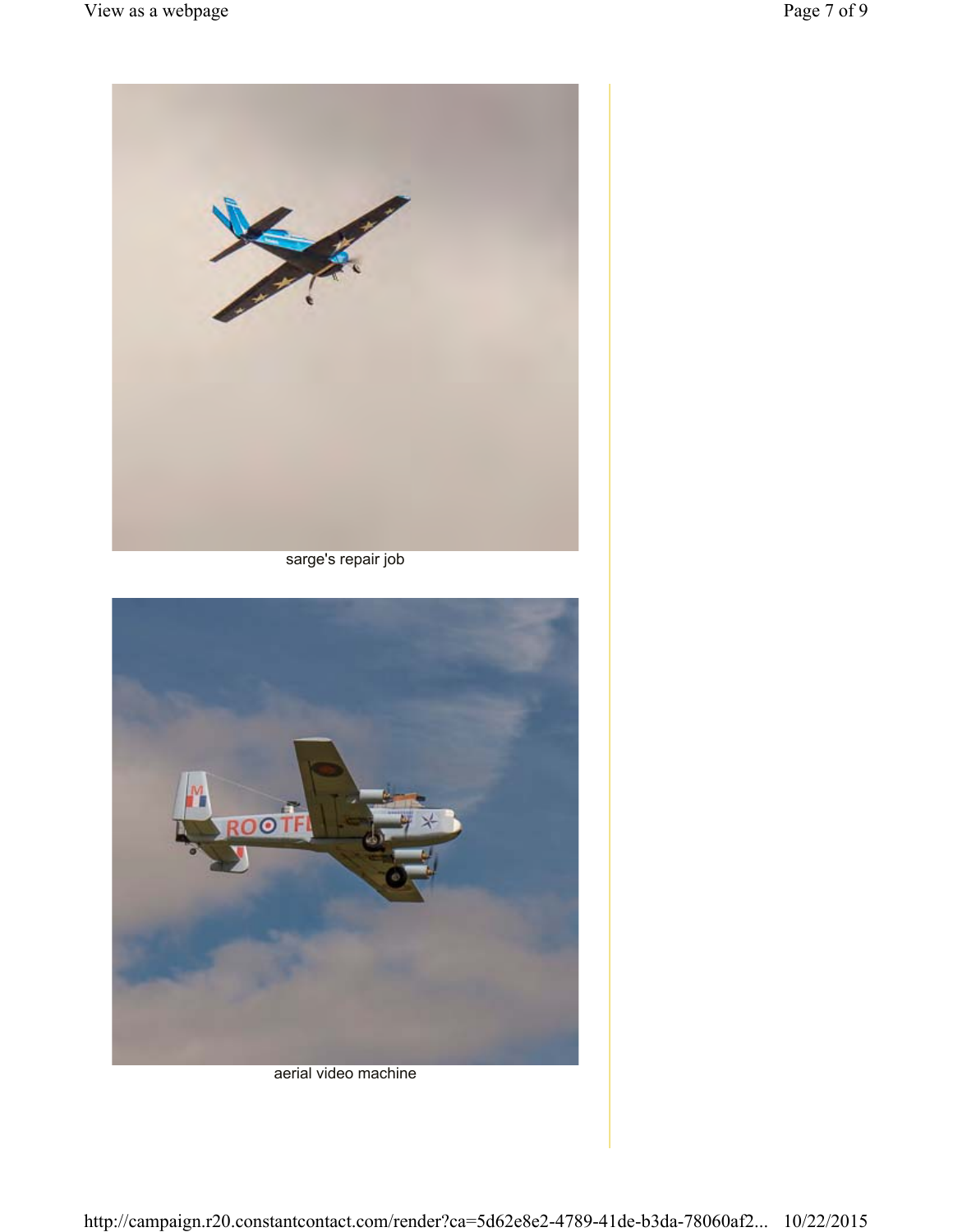

ace's profile

## A meeting was called to order . . .

At 7 pm on October 14 at the Train Station. Treasurer reported \$2,740.65 in savings and \$2,308.47 in checking .

We discussed club dues structure, long term goals and club finances. Although the purchase of a new mower would require \$10,000 more than we currently have, it was noted that we currently have members with considerable mechanical skills who are maintaining the mower and it has had frame welding repair, a new engine, and one new hydraulic pump installed. Increasing dues without an immediate need was deemed unnecessary. Next years dues will remain unchanged, although the club renewal process now asks members to submit a copy of a valid AMA card in anticipation of needing to support the new AMA year- to- year membership structure.

Officer nominations were opened and solicited from the floor. The slate of current officers was nominated by someone grateful not to be nominated himself. Additional nominations were pleaded for, but none were offered. It being confirmed that current officers are willing to serve another year, and that they have all been members for the required 1 year minimum, nominations were closed by a unanimous vote of the members present. Official voting will take place at the next meeting, although the outcome is already known.

Our Safety Officer brought up the topic of safe Drone flying and a larger discussion ensued. Various aspects of official club policy/procedure were discussed including liability in general for a non-member flying at the field, how the club would handle a complaint against another member who was thought to be flying unsafely, and how the club would